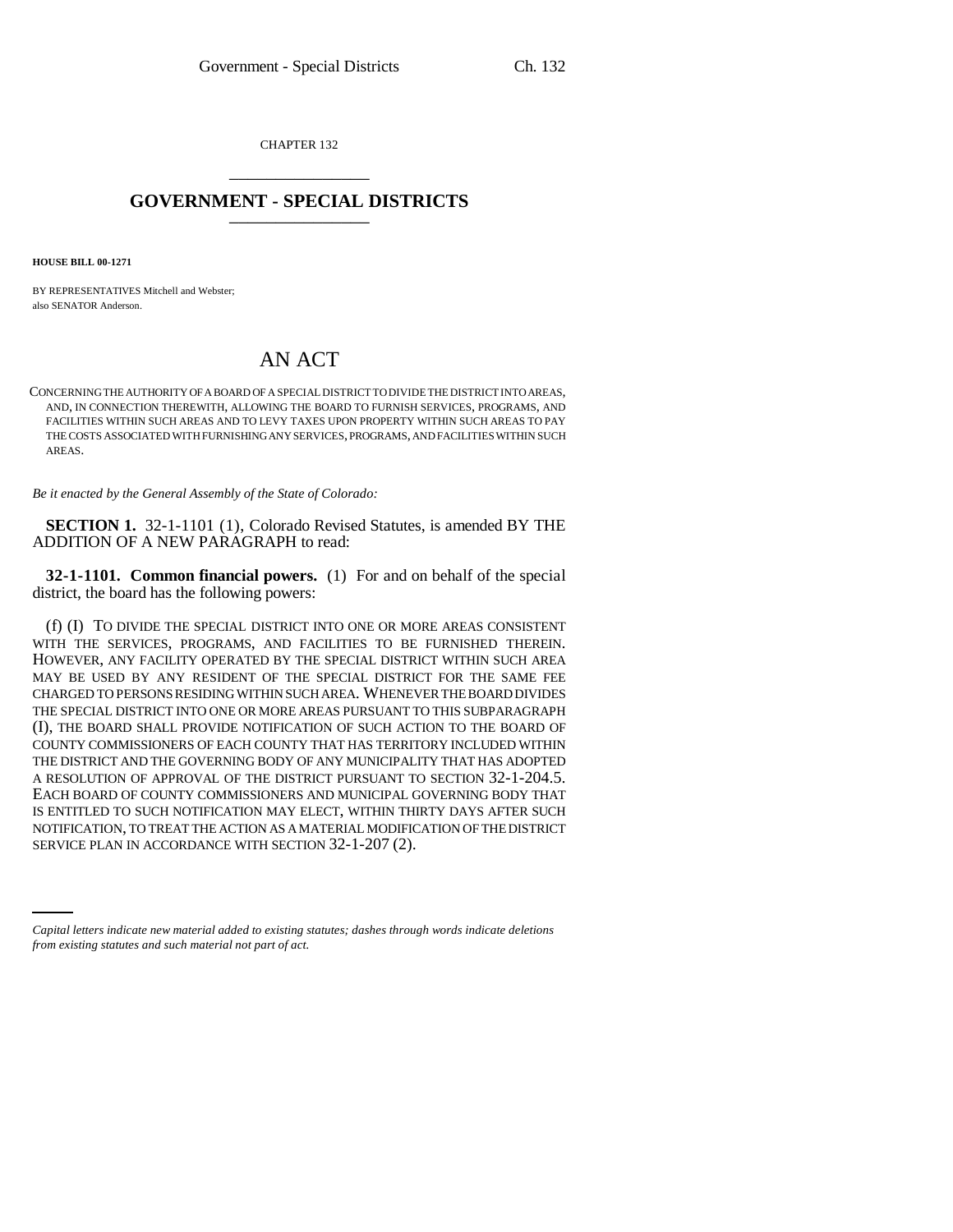## Ch. 132 Government - Special Districts

(II) TO FIX DIFFERENT RATES OF LEVY FOR PROPERTY TAX PURPOSES AGAINST ALL OF THE TAXABLE PROPERTY WITHIN THE VARIOUS AREAS OF THE SPECIAL DISTRICT ACCORDING TO THE SERVICES, PROGRAMS, AND FACILITIES FURNISHED OR TO BE FURNISHED THEREIN. THE BOARD MAY PLEDGE SUCH REVENUES FOR THE REPAYMENT OF ANY BONDS OF THE DISTRICT ISSUED TO FINANCE SERVICES, PROGRAMS, AND FACILITIES FURNISHED OR TO BE FURNISHED WITHIN THE AREA FROM WHICH SUCH REVENUES WERE OR ARE TO BE COLLECTED.

(III) IF THE BOARD DIVIDES THE SPECIAL DISTRICT INTO ONE OR MORE AREAS PURSUANT TO SUBPARAGRAPH (I) OF THIS PARAGRAPH (f), TO DETERMINE THE AMOUNT OF MONEY NECESSARY TO BE RAISED BY TAXATION WITHIN EACH AREA, TAKING INTO CONSIDERATION OTHER SOURCES OF DISTRICT REVENUES WITHIN EACH AREA, AND TO FIX A LEVY IN ADDITION TO ANY OTHER AD VALOREM TAXES OF THE DISTRICT THAT, WHEN LEVIED ON THE VALUATION FOR ASSESSMENT OF ALL TAXABLE PROPERTY WITHIN SUCH AREA, WILL SUPPLY FUNDS FOR THE PAYMENT OF THE COSTS OF ACQUIRING, OPERATING, AND MAINTAINING THE SERVICES, PROGRAMS, AND FACILITIES FURNISHED OR TO BE FURNISHED IN THE AREA AND WILL PAY, WHEN DUE, ANY PRINCIPAL AND INTEREST ON BONDS OR OTHER OBLIGATIONS ASSOCIATED WITH SUCH FACILITIES AS WELL AS THE AREA'S PRO RATA SHARE OF THE GENERAL OPERATING EXPENSES OF THE DISTRICT. ALL SUCH TAXES SHALL BE LEVIED AND COLLECTED IN ACCORDANCE WITH PART 12 OF THIS ARTICLE AND SECTION 20 OF ARTICLE X OF THE STATE CONSTITUTION.

**SECTION 2.** 32-1-1101, Colorado Revised Statutes, is amended BY THE ADDITION OF A NEW SUBSECTION to read:

**32-1-1101. Common financial powers.** (1.5) (a) THE BOARD SHALL MAKE ANY DETERMINATION SPECIFIED IN PARAGRAPH (f) OF SUBSECTION (1) OF THIS SECTION BY RESOLUTION ADOPTED AT A REGULAR OR SPECIAL MEETING OF THE BOARD AFTER PUBLICATION OF NOTICE OF THE PURPOSE OF THE PUBLIC MEETING AND THE PLACE, TIME, AND DATE OF SUCH MEETING.

(b) NO RESOLUTION ESTABLISHING A LEVY OF ADDITIONAL TAXES WITHIN ANY AREA OF THE SPECIAL DISTRICT PURSUANT TO PARAGRAPH (a) OF THIS SUBSECTION (1.5) SHALL BE ADOPTED IF A PETITION OBJECTING TO SUCH LEVY IS SIGNED BY THE OWNERS OF TAXABLE REAL AND PERSONAL PROPERTY, WHICH PROPERTY EQUALS MORE THAN FIFTY PERCENT OF THE TOTAL VALUATION FOR ASSESSMENT OF ALL TAXABLE REAL AND PERSONAL PROPERTY WITHIN THE AREA BOUNDARIES, AND IS FILED WITH THE SPECIAL DISTRICT NO LATER THAN FIVE DAYS PRIOR TO THE PUBLIC HEARING. HOWEVER, THE BOARD MAY CHANGE THE GEOGRAPHICAL BOUNDARIES OF SUCH AREA AT THE PUBLIC MEETING.

(c) EXCEPT AS OTHERWISE PROVIDED IN THIS PARAGRAPH (c), NO SINGLE PARCEL OF LAND HAVING A VALUATION FOR ASSESSMENT CONSTITUTING TWENTY-FIVE PERCENT OR MORE OF THE TOTAL VALUATION OF ASSESSMENT OF ALL REAL PROPERTY WITHIN THE BOUNDARIES OF AN AREA IN A SPECIAL DISTRICT SHALL BE INCLUDED IN SUCH AREA WITHOUT THE WRITTEN CONSENT OF THE OWNER OR OWNERS OF SUCH REAL PROPERTY. NO SINGLE PARCEL OF LAND OWNED BY A CORPORATE ENTITY AND HAVING A VALUATION FOR ASSESSMENT CONSTITUTING FIVE PERCENT OR MORE OF THE TOTAL VALUATION OF ASSESSMENT OF ALL REAL PROPERTY WITHIN THE BOUNDARIES OF AN AREA IN A SPECIAL DISTRICT SHALL BE INCLUDED IN SUCH AREA